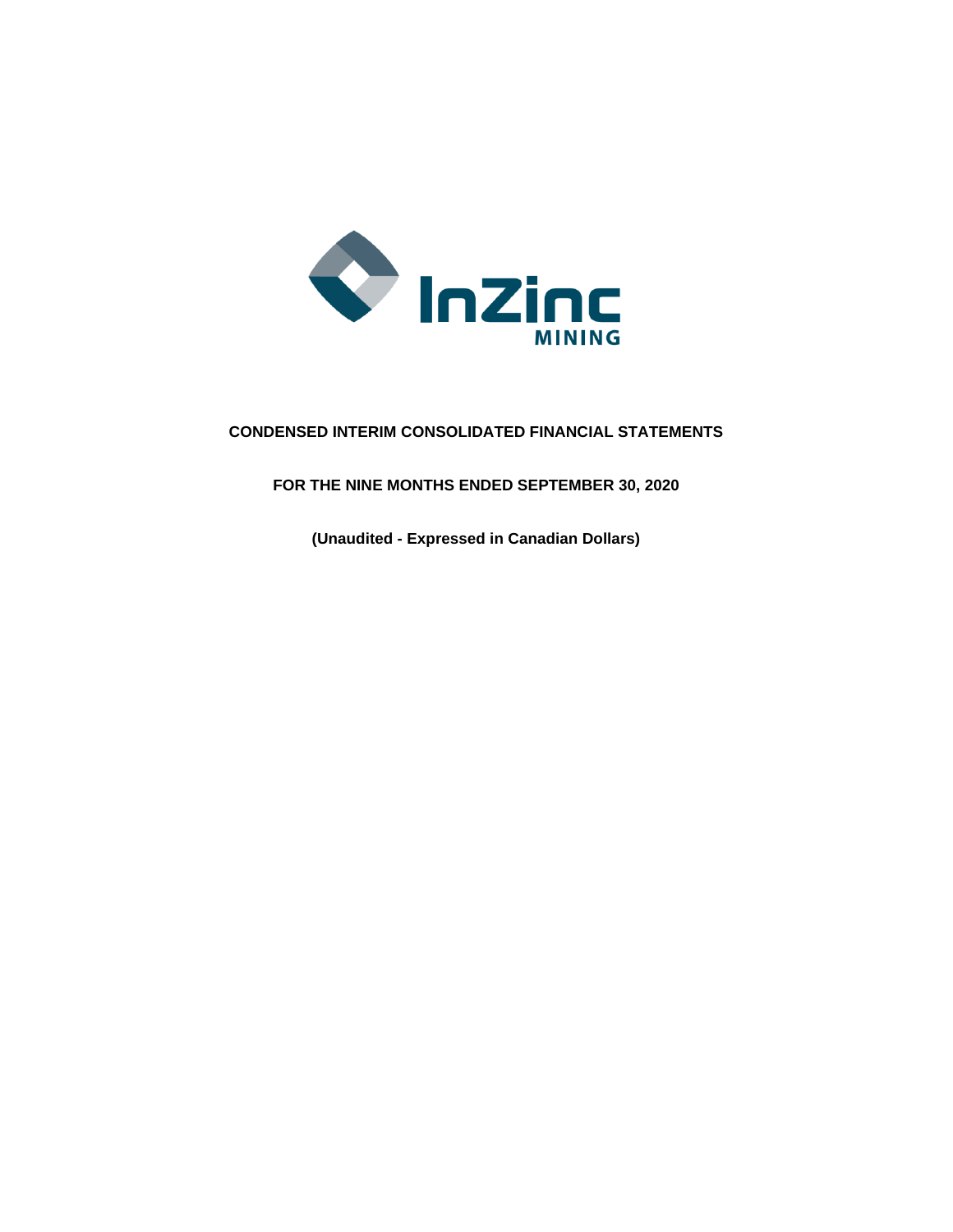### **NOTICE OF NO AUDITOR REVIEW OF CONDENSED INTERIM CONSOLIDATED FINANCIAL STATEMENTS**

Under National Instrument 51-102, Part 4, subsection 4.3(3)(a), if an auditor has not performed a review of the condensed interim consolidated financial statements, they must be accompanied by a notice indicating that an auditor has not reviewed the financial statements.

The Company's independent auditor has not performed a review of these condensed interim consolidated financial statements in accordance with standards established by the Chartered Professional Accountants of Canada for a review of interim financial statements by an entity's auditor.

The accompanying unaudited condensed interim consolidated financial statements for InZinc Mining Ltd. for the nine months ended September 30, 2020 have been prepared by and are the responsibility of the Company's management.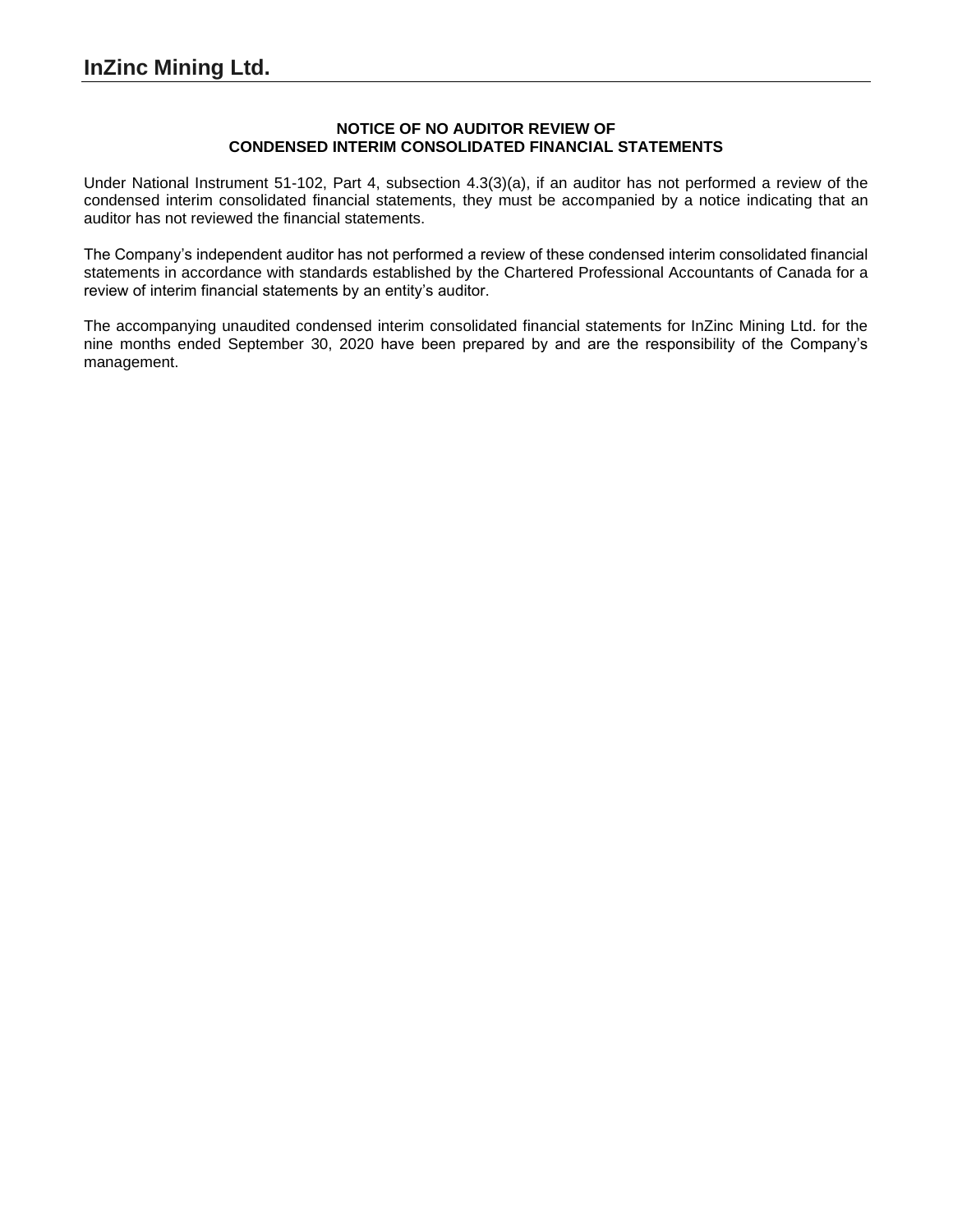# **CONDENSED INTERIM CONSOLIDATED STATEMENTS OF FINANCIAL POSITION**

(Unaudited - Expressed in Canadian Dollars)

As at

|                                                                             | <b>September</b><br>30, 2020 | December<br>31, 2019   |
|-----------------------------------------------------------------------------|------------------------------|------------------------|
| <b>ASSETS</b>                                                               |                              |                        |
| Current<br>Cash (Note 4)<br>Receivables (Note 5)                            | \$<br>219,410<br>1,721       | \$<br>431,146<br>2,242 |
| Prepaids<br>Marketable securities (Note 6)                                  | 16,805<br>270                | 18,232<br>291          |
|                                                                             | 238,206                      | 451,911                |
| Reclamation deposits (Note 7)<br>Exploration and evaluation assets (Note 7) | 166,756<br>8,516,546         | 163,461<br>8,531,852   |
|                                                                             | \$<br>8,921,508              | \$<br>9,147,224        |
| <b>LIABILITIES</b>                                                          |                              |                        |
| Current<br>Accounts payable and accrued liabilities (Notes 8 and 10)        | \$<br>16,558                 | \$<br>30,918           |
| <b>SHAREHOLDERS' EQUITY</b>                                                 |                              |                        |
| Share capital (Note 9)<br>Reserves - share-based (Note 9)                   | 17,713,150<br>588,047        | 17,705,150<br>722,469  |
| Reserves - accumulated other comprehensive loss<br><b>Deficit</b>           | (2,019)<br>(9, 394, 228)     | (1,998)<br>(9,309,315) |
|                                                                             | 8,904,950                    | 9,116,306              |
|                                                                             | \$<br>8,921,508              | \$<br>9,147,224        |

Nature of operations and going concern (Note 1)

Approved on behalf of the Board:

*"Wayne Hubert" "John Murphy"*

Wayne Hubert, Director John Murphy, Director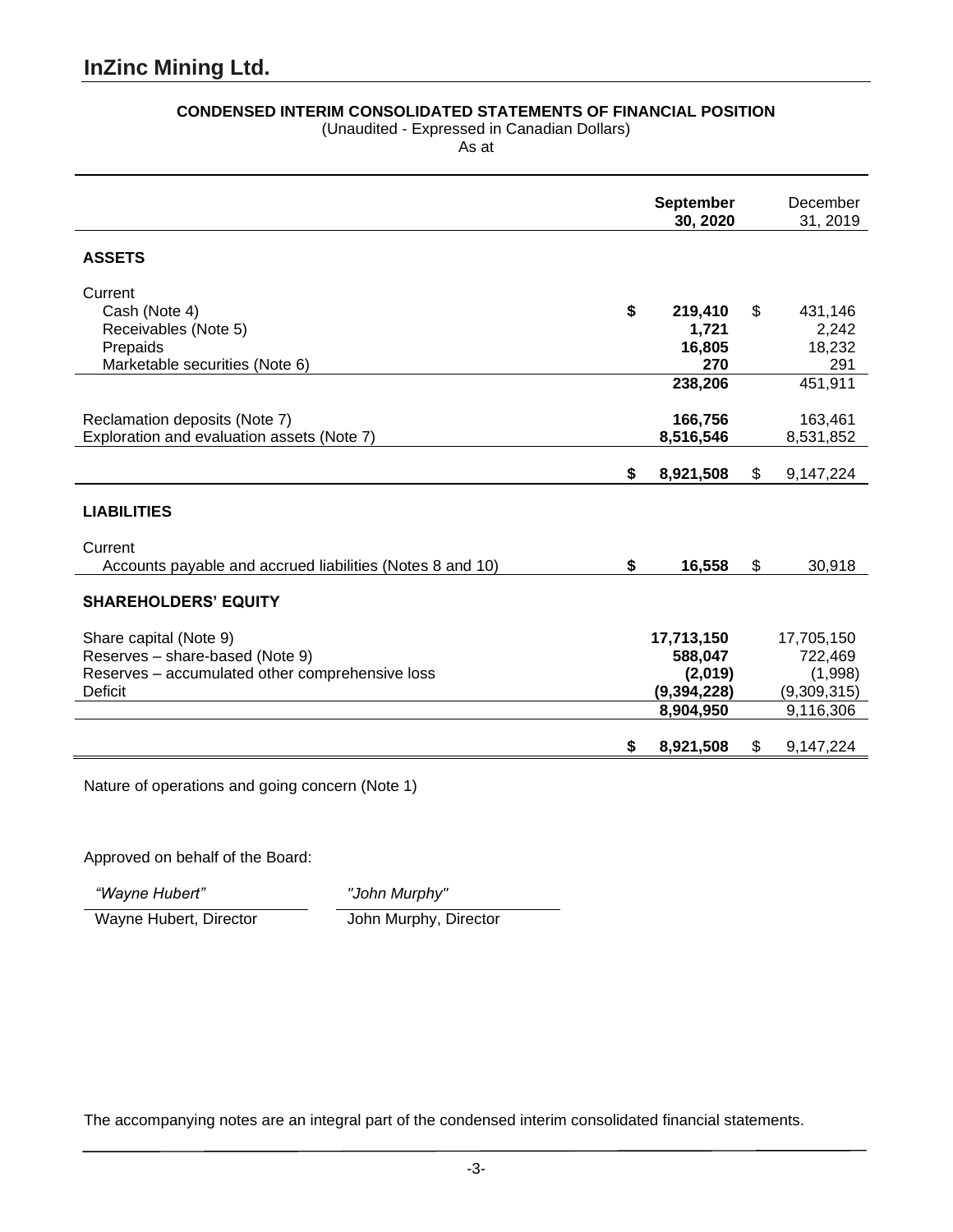# **CONDENSED INTERIM CONSOLIDATED STATEMENTS OF LOSS AND COMPREHENSIVE LOSS** (Unaudited - Expressed in Canadian Dollars)

|                                                           | For the three months ended |    |                | For the nine months ended |                  |    |                 |
|-----------------------------------------------------------|----------------------------|----|----------------|---------------------------|------------------|----|-----------------|
|                                                           | <b>September</b>           |    | September      |                           | <b>September</b> |    | September       |
|                                                           | 30, 2020                   |    | 30, 2019       |                           | 30, 2020         |    | 30, 2019        |
| <b>EXPENSES</b>                                           |                            |    |                |                           |                  |    |                 |
| Communication and investor relations                      | \$<br>2,174<br>6,939       | \$ | 6,324<br>3,798 | S                         | 7.141<br>14,635  | \$ | 16,663          |
| Filing and regulatory<br>Foreign exchange loss (gain)     | 2,143                      |    | (49)           |                           | (3,624)          |    | 14,528<br>6,056 |
| Office and miscellaneous                                  | 10,935                     |    | 12,678         |                           | 32,714           |    | 39,070          |
| Professional fees (Note 10)                               | 17,455                     |    | 16,309         |                           | 48,714           |    | 48,459          |
| Share-based compensation (Notes 9 and 10)                 |                            |    | 13,512         |                           | 11,708           |    | 35,056          |
| Travel                                                    |                            |    |                |                           |                  |    | 10,697          |
|                                                           | (39, 646)                  |    | (52, 572)      |                           | (111, 288)       |    | (170, 529)      |
| Write-off of exploration and evaluation<br>asset (Note 7) | (119,755)                  |    |                |                           | (119,755)        |    |                 |
| Loss for the period                                       | (159, 401)                 |    | (52, 572)      |                           | (231, 043)       |    | (170, 529)      |
| Unrealized gain (loss) on marketable securities           | 104                        |    | 42             |                           | (21)             |    | (417)           |
| Loss and comprehensive loss for the period                | \$<br>(159, 297)           | \$ | (52, 530)      | \$                        | (231,064)        | \$ | (170, 946)      |
| Basic and diluted loss per common share                   | \$<br>(0.00)               | \$ | (0.00)         | \$                        | (0.00)           | \$ | (0.00)          |
| Weighted average number of common<br>shares outstanding   | 115,085,419                |    | 114,685,419    |                           | 115,005,127      |    | 111,594,943     |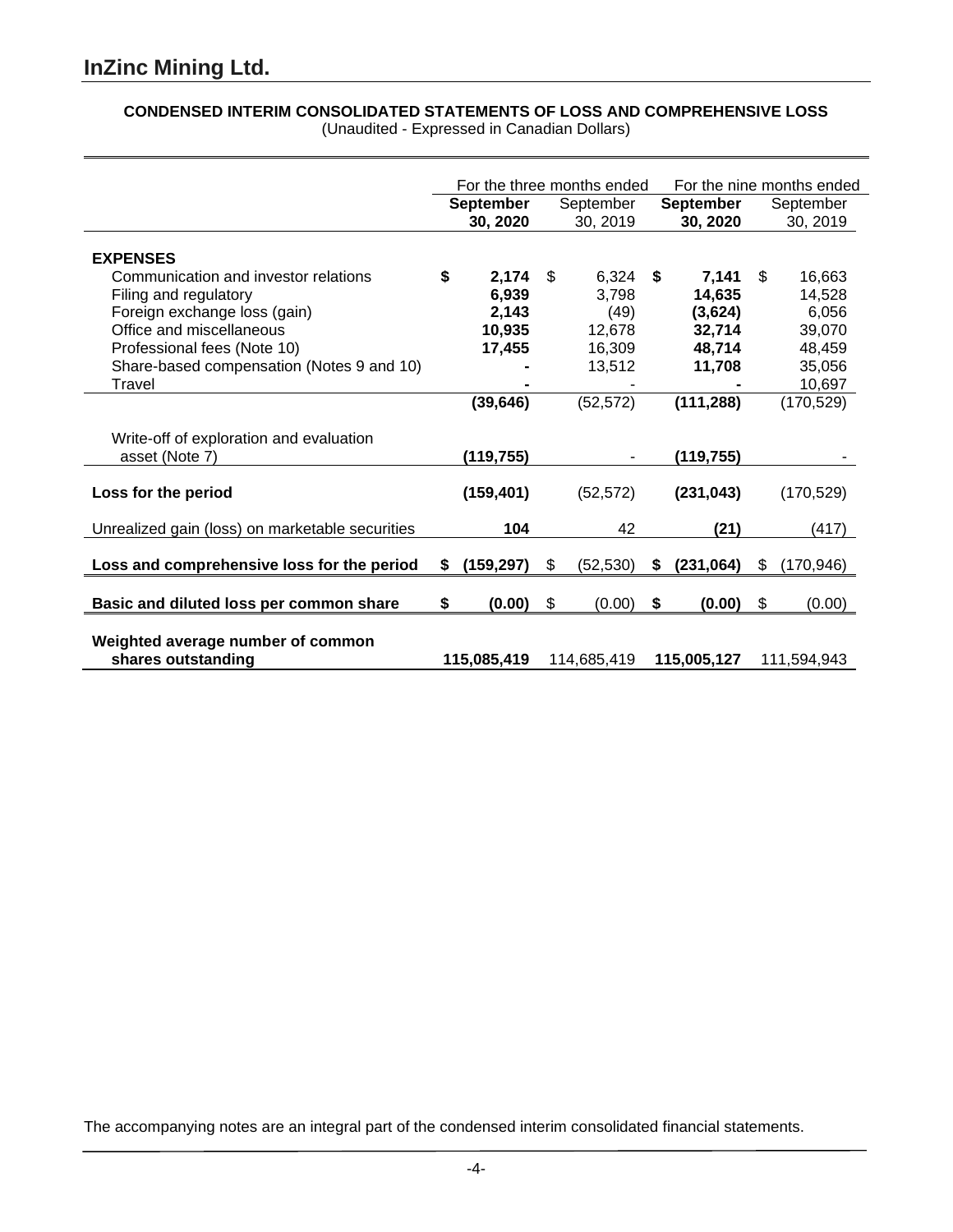# **CONDENSED INTERIM CONSOLIDATED STATEMENTS OF CHANGES IN SHAREHOLDERS' EQUITY**

(Unaudited - Expressed in Canadian Dollars)

|                                                                                                                                                                                                    |                      | Share capital                  |     |                          |    |                                                            |                       |                                                                 |
|----------------------------------------------------------------------------------------------------------------------------------------------------------------------------------------------------|----------------------|--------------------------------|-----|--------------------------|----|------------------------------------------------------------|-----------------------|-----------------------------------------------------------------|
|                                                                                                                                                                                                    | <b>Issued</b>        | Amount                         |     | Reserves-<br>share-based |    | Reserves-<br>accumulated<br>other<br>comprehensive<br>loss | <b>Deficit</b>        | <b>Total</b>                                                    |
| Balance at December 31, 2018                                                                                                                                                                       | 108,885,419          | \$17,348,969                   | \$. | 782,547                  | \$ | (1,519)                                                    | \$ (9,081,557)        | \$9,048,440                                                     |
| Shares issued for cash<br>Shares issued for exploration and evaluation assets<br>Shares issue costs<br>Share-based compensation<br>Unrealized loss on marketable securities<br>Loss for the period | 5,500,000<br>300,000 | 275,000<br>12,000<br>(42, 810) |     | 5,485<br>35,056          |    | (417)                                                      | (170, 529)            | 275,000<br>12,000<br>(37, 325)<br>35,056<br>(417)<br>(170, 529) |
| Balance at September 30, 2019                                                                                                                                                                      | 114,685,419          | \$17,593,159                   | \$  | 823,088                  | \$ | (1,936)                                                    | \$ (9,252,086)        | \$9,162,225                                                     |
| Balance at December 31, 2019                                                                                                                                                                       | 114,685,419          | \$17,705,150                   | \$  | 722,469                  | \$ | (1,998)                                                    | \$ (9,309,315)        | \$9,116,306                                                     |
| Shares issued for exploration and evaluation assets<br>Share-based compensation<br>Allocation of expired options<br>Unrealized loss on marketable securities<br>Loss for the period                | 400,000              | 8,000                          |     | 11,708<br>(146, 130)     |    | (21)                                                       | 146,130<br>(231, 043) | 8,000<br>11,708<br>(21)<br>(231, 043)                           |
| Balance at September 30, 2020                                                                                                                                                                      | 115,085,419          | \$17,713,150                   | S   | 588,047                  | S. | (2,019)                                                    | \$ (9,394,228)        | \$8,904,950                                                     |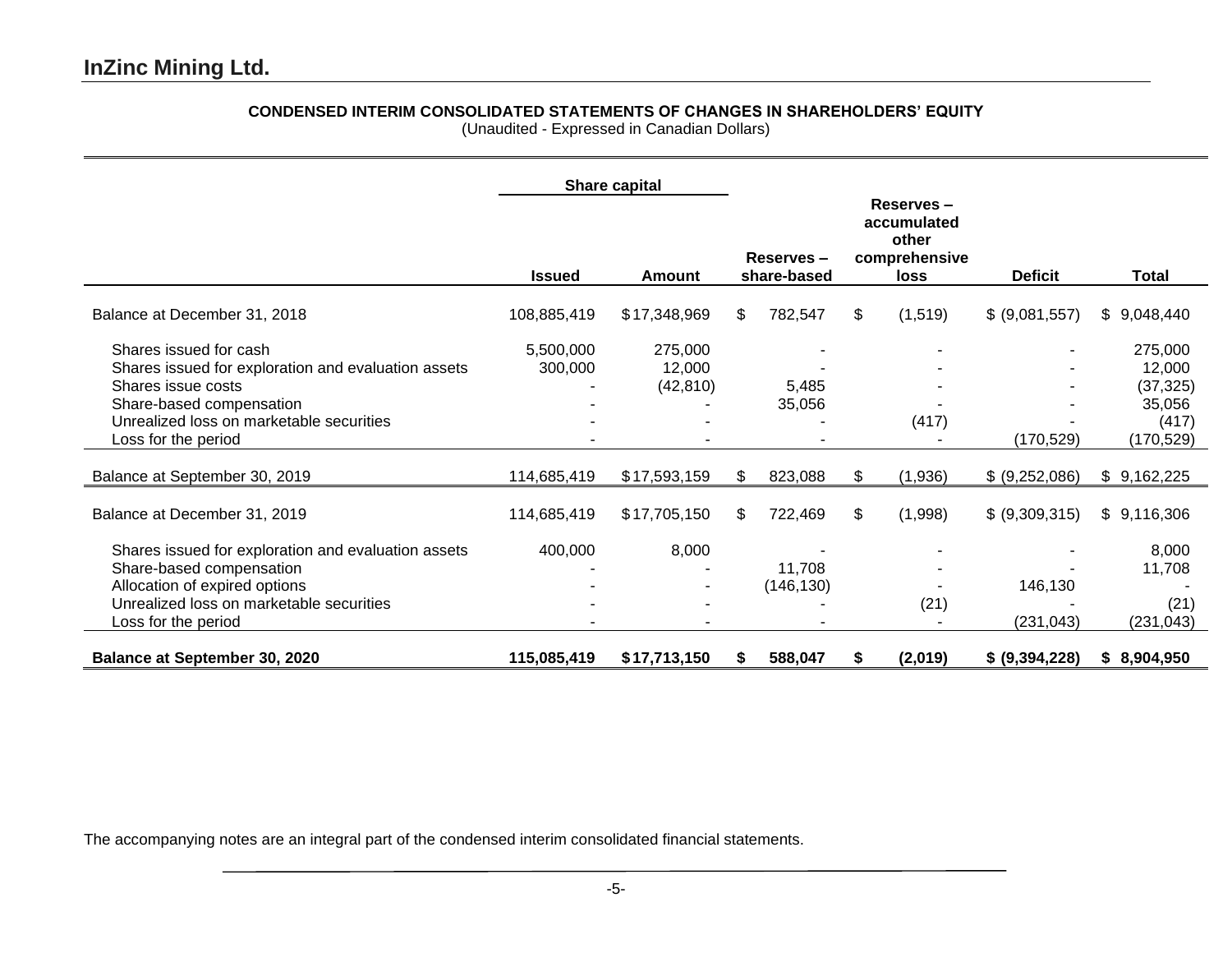# **CONDENSED INTERIM CONSOLIDATED STATEMENTS OF CASH FLOWS**

(Unaudited - Expressed in Canadian Dollars)

For the nine months ended

|                                                                                         | <b>September</b><br>30, 2020 |    | September<br>30, 2019 |
|-----------------------------------------------------------------------------------------|------------------------------|----|-----------------------|
| <b>OPERATING ACTIVITIES</b>                                                             |                              |    |                       |
| Loss for the period                                                                     | \$<br>(231, 043)             | S. | (170, 529)            |
| Items not involving cash:                                                               |                              |    |                       |
| Share-based compensation                                                                | 11,708                       |    | 35,056                |
| Unrealized foreign exchange loss (gain) on reclamation deposit                          | (3,295)                      |    | 3,703                 |
| Write-off of exploration and evaluation asset                                           | 119,755                      |    |                       |
| Changes in non-cash working capital items:                                              |                              |    |                       |
| Receivables                                                                             | 521                          |    | 20,295                |
| Prepaids                                                                                | 1,427                        |    | 13,272                |
| Accounts payable and accrued liabilities                                                | (12, 115)                    |    | (24, 720)             |
| Cash used in operating activities                                                       | (113, 042)                   |    | (122, 923)            |
| <b>CASH FROM INVESTING ACTIVITY</b><br>Exploration and evaluation assets                | (98, 694)                    |    | (416,362)             |
| Cash used in investing activity                                                         | (98, 694)                    |    | (416, 362)            |
| <b>CASH FROM FINANCING ACTIVITIES</b><br>Proceeds from share issue<br>Share issue costs |                              |    | 275,000<br>(37, 325)  |
| Cash provided by financing activities                                                   |                              |    | 237,675               |
| Change in cash during the period                                                        | (211, 736)                   |    | (301, 610)            |
| Cash, beginning of period                                                               | 431,146                      |    | 597,620               |
| Cash, end of period                                                                     | \$<br>219,410                | \$ | 296,010               |

Supplemental disclosure with respect to cash flows (Note 11)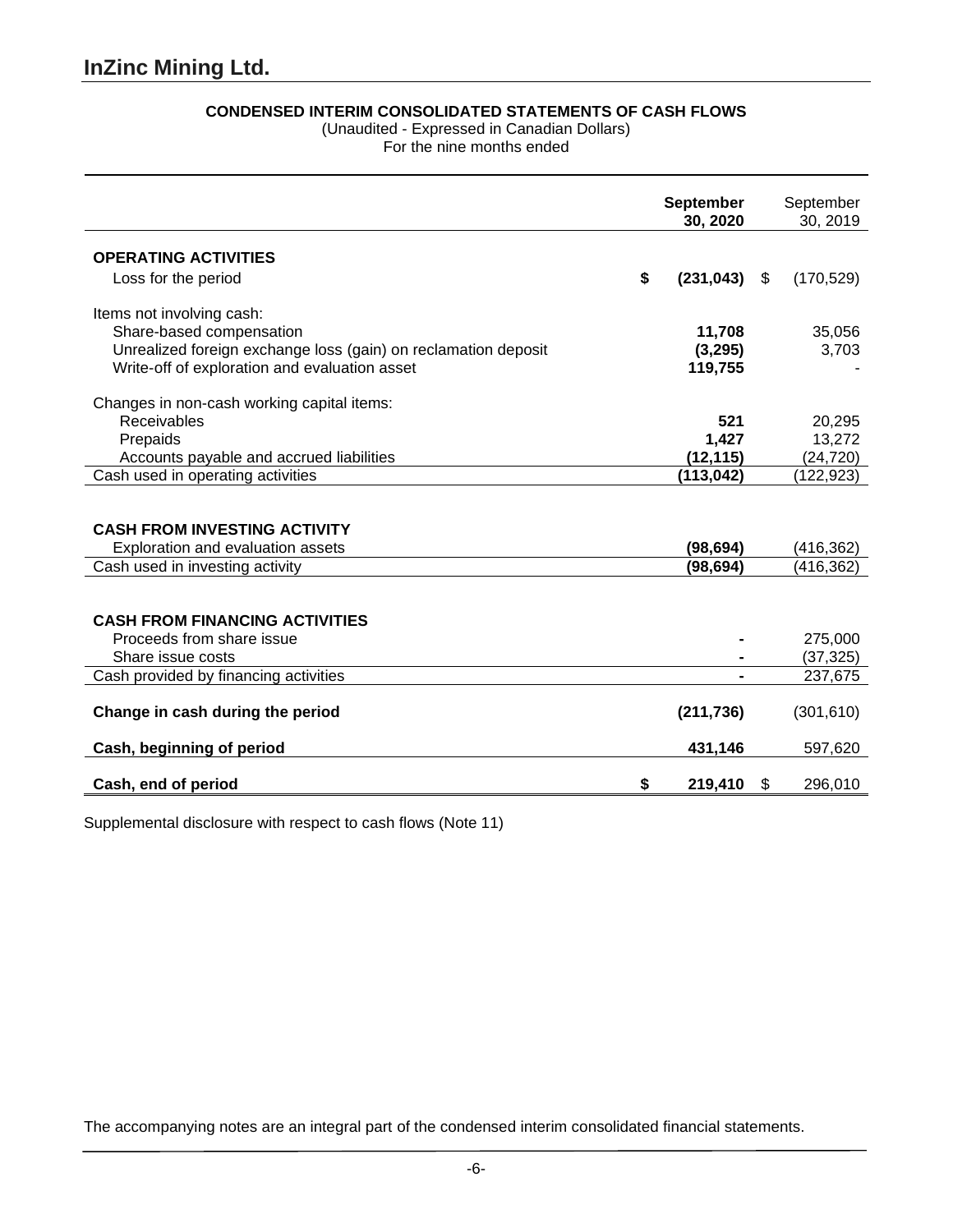### **1. NATURE OF OPERATIONS AND GOING CONCERN**

InZinc Mining Ltd. (the "Company") was incorporated on October 24, 1997 under the laws of British Columbia and was continued under the Canada Business Corporations Act in June 2002. The Company's registered and records office is at Suite 2300, Bentall 5, 550 Burrard Street, Box 30, Vancouver, BC, V6C 2B5. The Company's head office is at P.O. Box 48268, Station Bentall Centre, Vancouver, BC, V7X 1A2. The Company is listed on the TSX Venture Exchange ("TSX-V") under the trading symbol IZN.

The Company's principal business activities include the acquisition and exploration of mineral exploration and evaluation assets in the United States and Canada. The Company has not yet determined whether its exploration and evaluation assets contain ore reserves that are economically recoverable. The recoverability of the amounts shown for exploration and evaluation assets are dependent upon the existence of economically recoverable reserves, the ability of the Company to obtain necessary financing to complete the development of those reserves, and upon future profitable production. To date, the Company has not earned any revenues and is considered to be in the exploration stage.

These condensed interim consolidated financial statements have been prepared assuming the Company will continue on a going-concern basis. The Company has incurred losses since its inception and the ability of the Company to continue as a going-concern depends upon its ability to raise adequate financing and to develop profitable operations. These condensed interim consolidated financial statements do not include adjustments to amounts and classifications of assets and liabilities that might be necessary should the Company be unable to continue operations.

The continuance of the Company's operations is dependent on obtaining sufficient additional financing in order to realize the recoverability of the Company's investments in exploration and evaluation assets which is dependent upon the existence of economically recoverable reserves and market prices for the underlying minerals. Management closely monitors metal commodity prices, individual equity movements and the stock market to determine the appropriate course of action to be taken by the Company if favourable or adverse market conditions occur. Management estimates it has sufficient funds to operate for the upcoming twelve months.

In March 2020, the World Health Organization declared coronavirus COVID-19 a global pandemic. This contagious disease outbreak, which has continued to spread, and any related adverse public health developments have adversely affected workforces, economies, and financial markets globally, potentially leading to an economic downturn. It is not possible for the Company to predict the duration or magnitude of the adverse results of the outbreak and its effects on the Company's business or results of operations at this time.

# **2. BASIS OF PRESENTATION**

### **Statement of compliance**

These condensed interim consolidated financial statements, including comparatives, have been prepared in accordance with IAS 34, Interim Financial Reporting, as issued by the International Accounting Standards Board ("IASB") and the interpretations of the IFRS Interpretations committee. They do not include all disclosures required by International Financial Reporting Standards ("IFRS") for annual financial statements, and, therefore, should be read in conjunction with the Company's audited consolidated financial statements for the year ended December 31, 2019, prepared in accordance with IFRS as issued by the IASB.

### **Approval of the financial statements**

These condensed interim consolidated financial statements were authorized for issue by the Audit Committee and Board of Directors on November 27, 2020.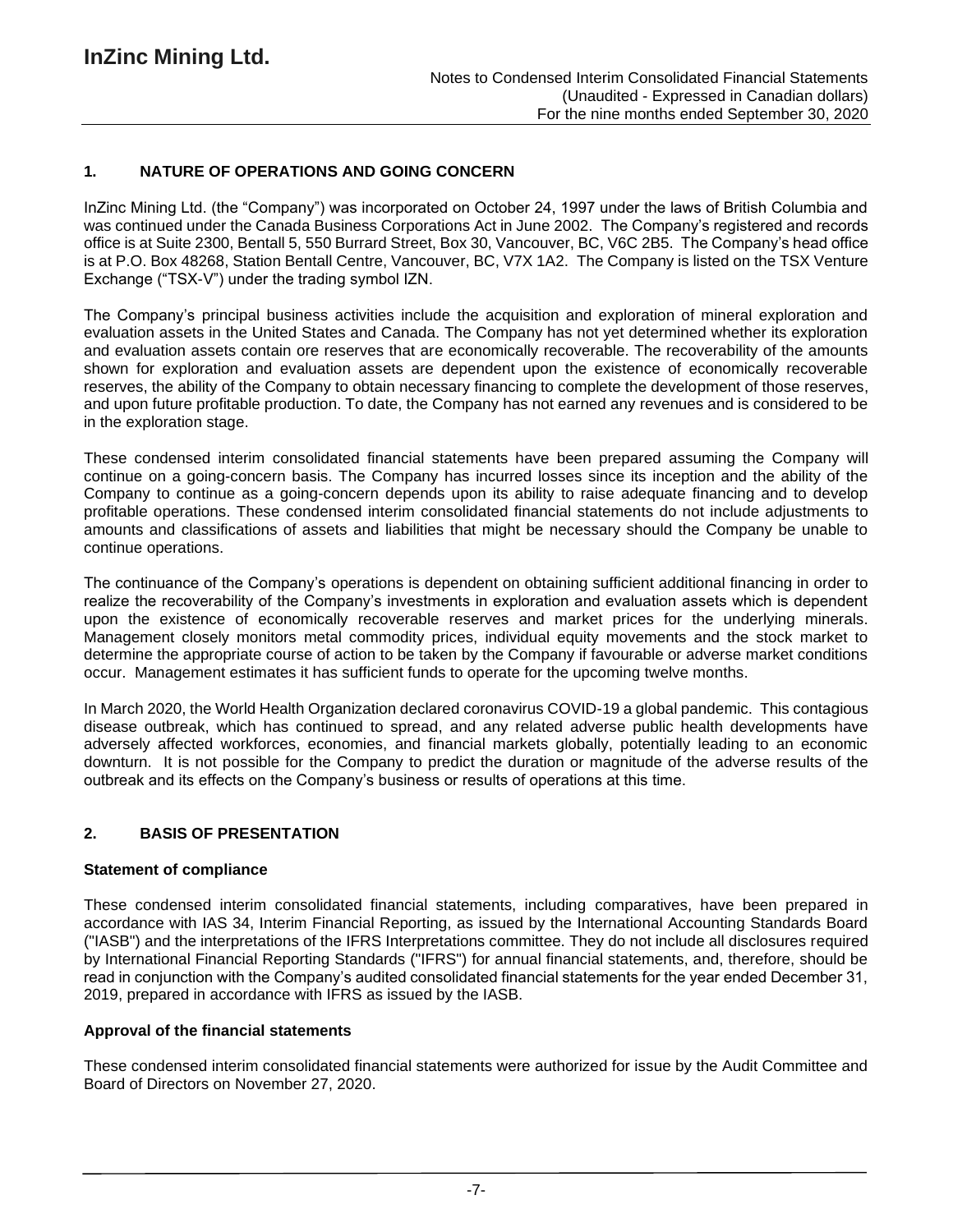# **2. BASIS OF PREPARATION** (cont'd…)

### **Basis of presentation**

These condensed interim consolidated financial statements have been prepared on a historical cost basis except for certain non-current assets and financial instruments, which are measured at fair value. In addition, these condensed interim consolidated financial statements have been prepared using the accrual basis of accounting, except for cash flow information.

# **Functional and presentation currency**

These condensed interim consolidated financial statements are presented in Canadian dollars, unless otherwise noted, which is the functional currency of the parent and of its subsidiary.

### **Basis of consolidation**

These condensed interim consolidated financial statements of the Company include the accounts of the Company and its wholly-owned subsidiary, N.P.R. (US) Inc., a Nevada corporation, the principal activity of which is exploration in the United States. Control exists when the Company has the power, directly or indirectly, to govern the financial and operating policies of an entity so as to obtain benefits from its activities. All inter-company transactions and balances have been eliminated upon consolidation.

### **Significant estimates**

The preparation of these condensed interim consolidated financial statements in conformity with IFRS requires management to make certain estimates, judgments and assumptions that affect the reported amounts of assets and liabilities at the date of the condensed interim consolidated financial statements and the reported expenses during the period.

Although management uses historical experience and its best knowledge of the amount, events or actions to form the basis for judgments and estimates, actual results may differ from these estimates.

Estimates are made when applying accounting policies. The critical estimates that have the most significant effects on the amounts recognized in the condensed interim consolidated financial statements are as follows:

### Economic recoverability and probability of future economic benefits of exploration and evaluation assets

Management has determined that exploration, evaluation, and related costs incurred which were capitalized may have future economic benefits and may be economically recoverable. Management uses several criteria in its assessments of economic recoverability and probability of future economic benefits including, geologic and other technical information, a history of conversion of mineral deposits with similar characteristics to its own properties to proven and probable mineral reserves, the quality and capacity of existing infrastructure facilities, evaluation of permitting and environmental issues and local support for the project.

### Valuation of share-based compensation

The Company uses the Black-Scholes Option Pricing Model for valuation of share-based compensation. Option pricing models require the input of subjective assumptions including expected price volatility, interest rate, and forfeiture rate. Changes in the input assumptions can materially affect the fair value estimate and the Company's earnings and equity reserves.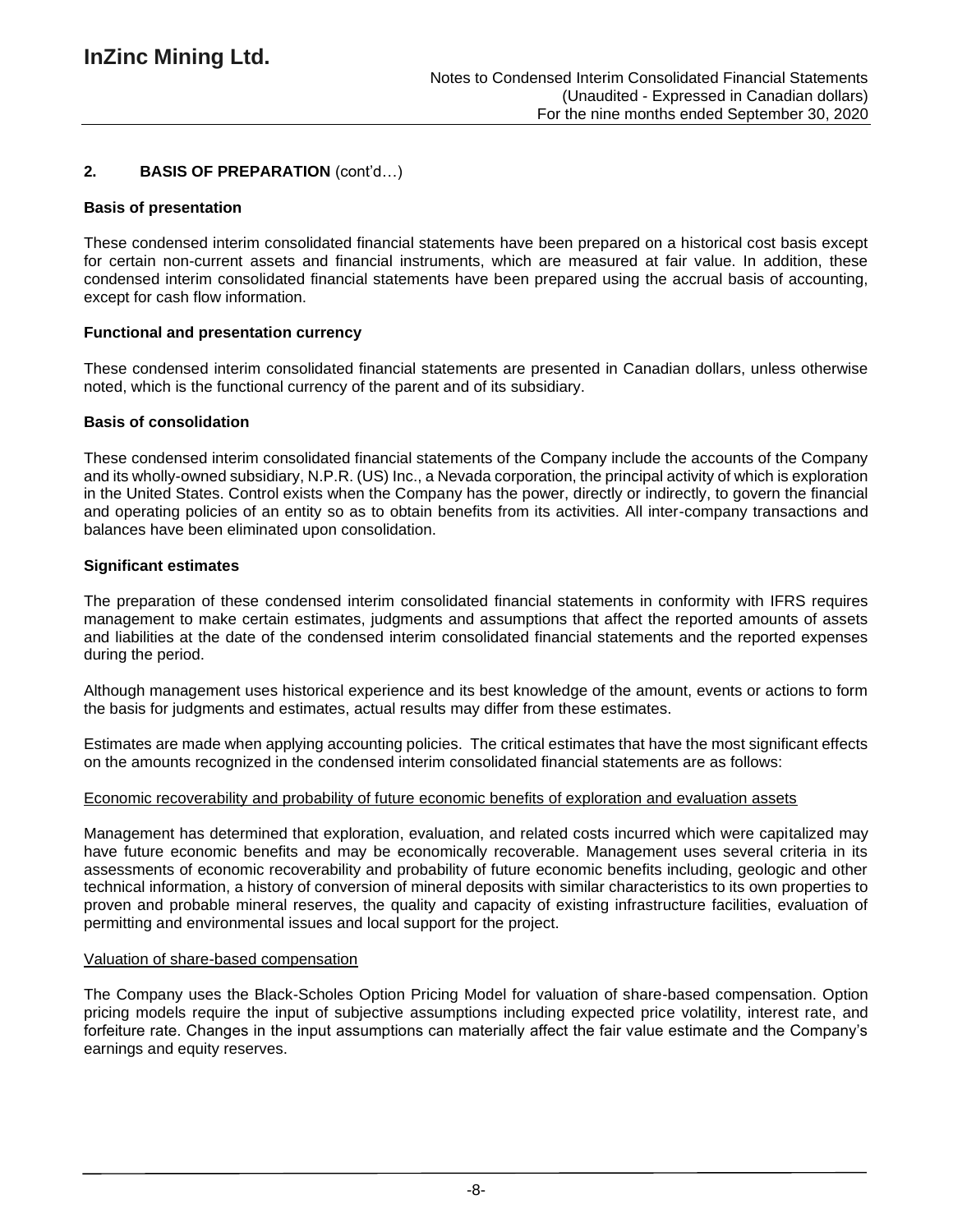# **2. BASIS OF PREPARATION** (cont'd…)

### **Significant judgments**

Information about critical judgments in applying accounting policies that have the most significant effect on the amounts recognized in these condensed interim consolidated financial statements are, but are not limited to, as follows:

### Determination of functional currency

The Company determines the functional currency through an analysis of several indicators such as expenses and cash flow, financing activities, retention of operating cash flows, and frequency of transactions with the reporting entity.

# **3. SIGNIFICANT ACCOUNTING POLICIES**

There have been no significant changes to the Company's significant accounting policies from those disclosed in the audited consolidated financial statements for the year ended December 31, 2019.

# **4. CASH**

Cash is comprised as follows:

|                                                                              | <b>September</b><br>30, 2020 |   | December<br>31, 2019 |
|------------------------------------------------------------------------------|------------------------------|---|----------------------|
| Cash in Canadian financial institutions<br>Cash in US financial institutions | 218,985<br>425               | S | 426,196<br>4,950     |
|                                                                              | 219,410                      |   | 431,146              |

# **5. RECEIVABLES**

Receivables are comprised as follows:

|                       | <b>September</b><br>30, 2020 |  | December<br>31, 2019 |
|-----------------------|------------------------------|--|----------------------|
| <b>GST</b> receivable | 1.721                        |  | 2,242                |
|                       | 1.721                        |  | 2,242                |

# **6. MARKETABLE SECURITIES**

As at September 30, 2020 the fair market value of the securities held was \$270 (December 31, 2019 - \$291).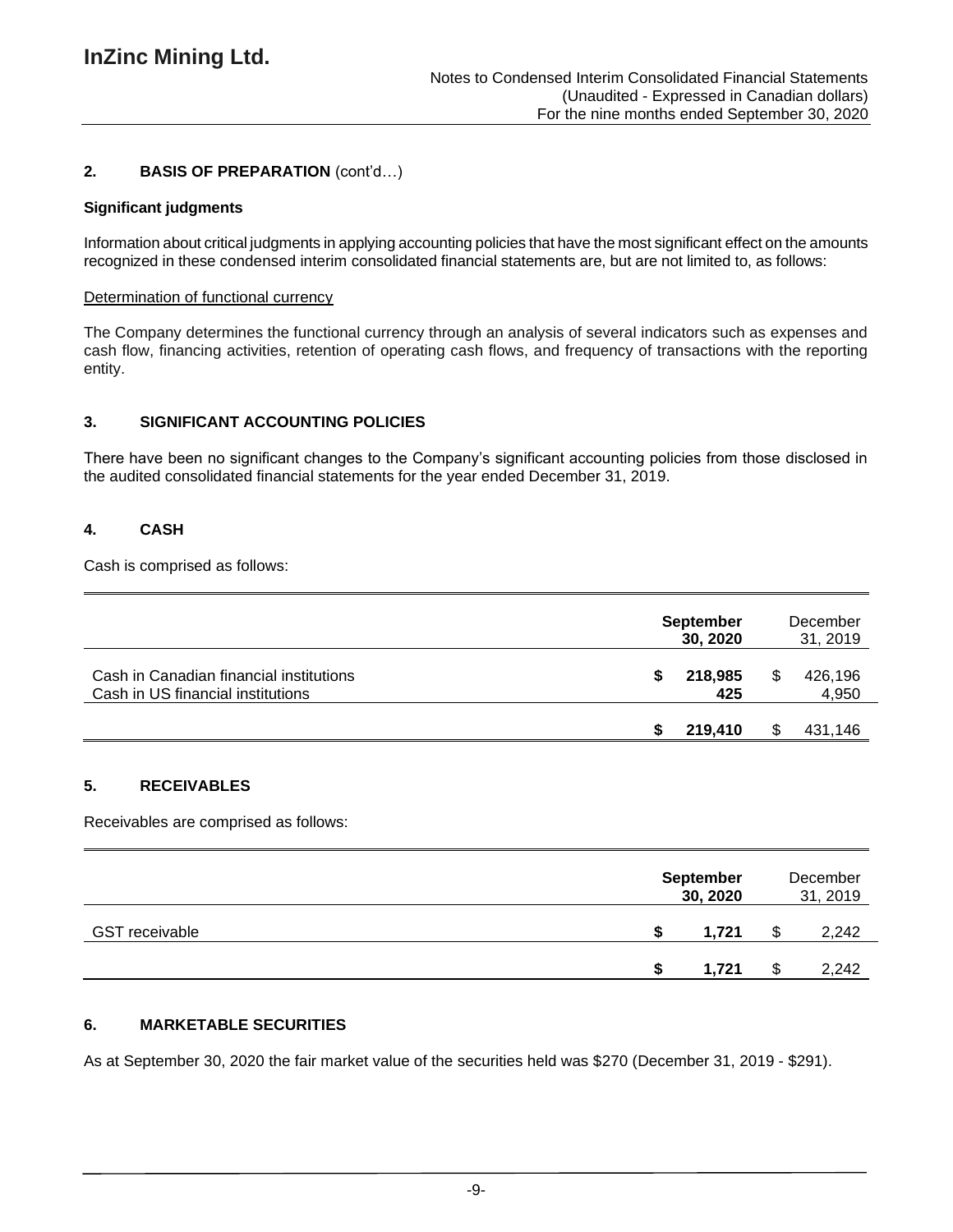# **7. EXPLORATION AND EVALUATION ASSETS**

Title to exploration and evaluation assets involves inherent risks due to difficulties of determining the validity of certain mineral claims and leases as well as the potential for problems arising from the frequently ambiguous conveyancing history characteristic of many exploration and evaluation assets. The Company has investigated the titles to its exploration and evaluation assets and, to the best of its knowledge, the titles are in good standing.

### **West Desert property**

The Company holds a 100% interest in various mining claims and a mineral lease referred to as the West Desert property ("West Desert"), located in Utah, USA. The property is subject to a 1.5% net smelter returns royalty ("NSR") and a future cash payment of \$1,000,000, upon the completion of a financing necessary to bring West Desert into production.

### **PX property**

The Company holds a 100% interest in various mining claims referred to as the PX property ("PX"), located in Utah, USA. During the nine months ended September 30, 2020, management decided to discontinue exploration on PX and, accordingly, wrote off the carrying value of \$119,755.

### **Indy property**

On October 17, 2016, subsequently amended April 2, 2020, the Company entered into an option agreement with Pac Shield Resources Inc. ("PSR"), a private British Columbia company, to acquire a 100% interest in and to certain mineral claims located in the central British Columbia referred to as the Indy Property ("Indy").

To acquire Indy, the Company must make cash payments totaling \$315,000, issue a total of 2,400,000 common shares, and complete work commitments of \$2,600,000, as follows:

|                              | <b>Acquisition</b><br>in cash | <b>Acquisition</b><br>in shares | Work<br>commitments |
|------------------------------|-------------------------------|---------------------------------|---------------------|
| January 31, 2017 (completed) | \$<br>30,000                  | 200,000                         | \$                  |
| January 31, 2018 (completed) | 25,000                        | 200,000                         | 75,000              |
| January 31, 2019 (completed) | 25,000                        | 300,000                         | 200,000             |
| January 31, 2020 (completed) | 25,000                        | 400,000                         | 325,000             |
| January 31, 2021             | 35,000                        | 400.000                         | 350,000             |
| January 31, 2022             | 50,000                        | 400,000                         | 400,000             |
| January 31, 2023             | 125,000                       | 500,000                         | 1,250,000           |
|                              | \$<br>315,000                 | 2,400,000                       | 2,600,000<br>S.     |

In addition, a \$500,000 cash payment and the issuance of 500,000 shares of the Company will be made to PSR if the Company files a technical report establishing a 500,000,000 pound zinc resource on the property. A further \$500,000 cash payment will be made to PSR should the Company file a technical report establishing a 750,000,000 pound zinc resource on the property.

The property is subject to a 1.0% NSR held by PSR (the "PSR NSR") and a 1.5% NSR held by Kerry Curtis, nonexecutive Chairman of the Board and a director of the Company and a director and the controlling shareholder of PSR. On exercise of the option and prior to completion of a feasibility study on the property, the Company has the right to purchase the PSR NSR for \$1,500,000.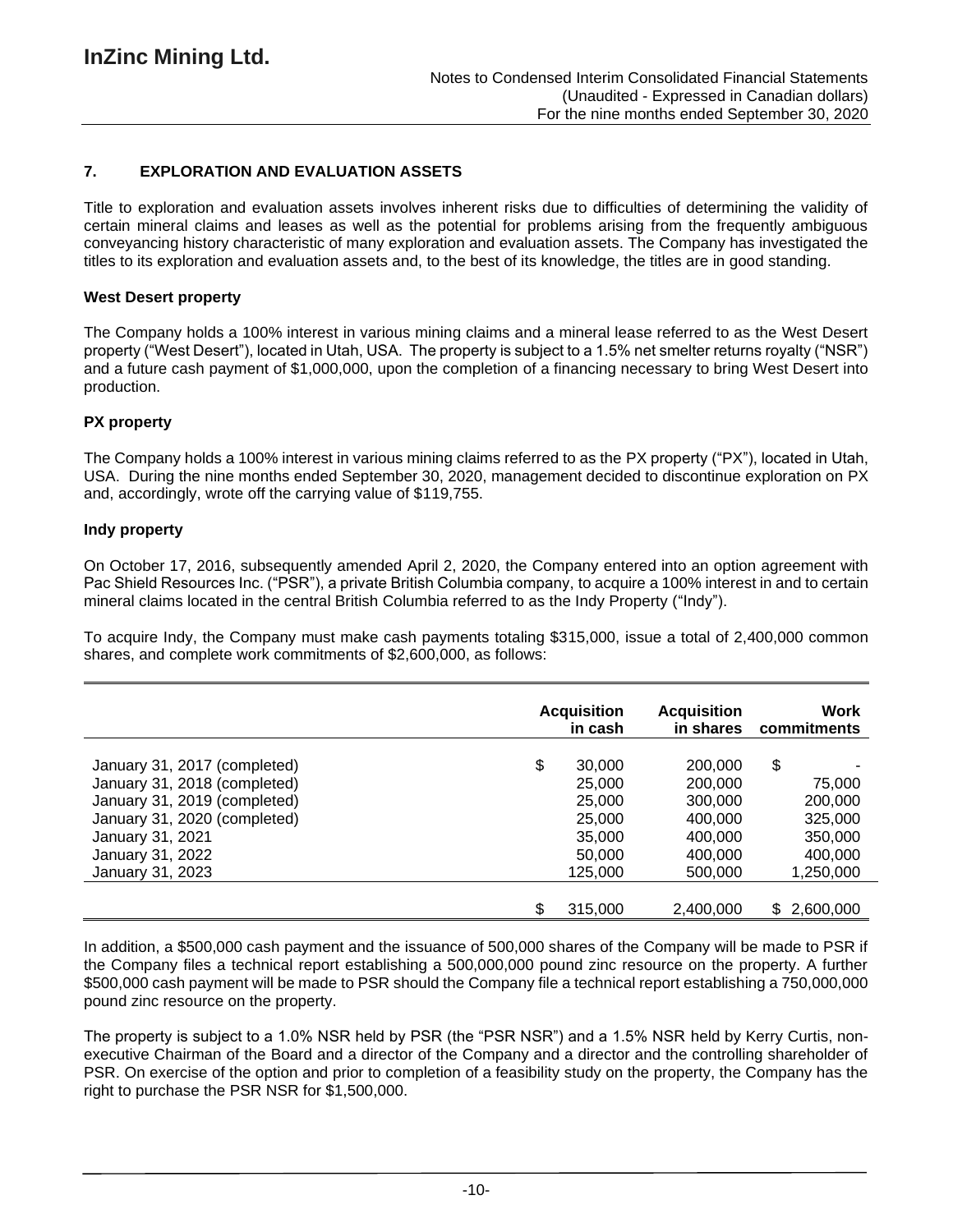# **7. EXPLORATION AND EVALUATION ASSETS** (cont'd…)

The following table represents expenditures incurred on the exploration and evaluation assets during the nine months ended September 30, 2020:

|                                                                                                  | <b>West Desert</b> | <b>PX</b>    | Indy          | Total         |
|--------------------------------------------------------------------------------------------------|--------------------|--------------|---------------|---------------|
|                                                                                                  |                    |              |               |               |
| <b>Acquisition costs</b>                                                                         |                    |              |               |               |
| Balance, December 31, 2019                                                                       | \$<br>394,127      | \$<br>35,066 | \$<br>185,763 | \$<br>614,956 |
| Additions during the period:                                                                     |                    |              |               |               |
| Cash payments                                                                                    |                    |              | 25,000        | 25,000        |
| Shares issued                                                                                    |                    |              | 8,000         | 8,000         |
|                                                                                                  |                    |              | 33,000        | 33,000        |
| Balance, September 30, 2020                                                                      | 394,127            | 35,066       | 218,763       | 647,956       |
|                                                                                                  |                    |              |               |               |
| <b>Deferred exploration costs</b>                                                                |                    |              |               |               |
| Balance, December 31, 2019                                                                       | 7,003,002          | 84,689       | 1,049,920     | 8,137,611     |
| Additions during the period:                                                                     |                    |              |               |               |
| Analytical                                                                                       | 222                |              |               | 222           |
| Claims maintenance                                                                               | 47,756             |              | 500           | 48,256        |
| Communication                                                                                    | 1,121              |              |               | 1,121         |
| Equipment and supplies                                                                           | 4,433              |              | 509           | 4,942         |
| Personnel                                                                                        | 4,469              |              | 6,000         | 10,469        |
| Room and board                                                                                   | 1,587              |              | 4,273         | 5,860         |
| Travel                                                                                           |                    |              | 579           | 579           |
|                                                                                                  | 59,588             |              | 11,861        | 71,449        |
| Balance, September 30, 2020                                                                      | 7,062,590          | 84,689       | 1,061,781     | 8,209,060     |
| <b>BC</b> mineral exploration tax credit<br>Balance, December 31, 2019 and<br>September 30, 2020 |                    |              | (220, 715)    | (220, 715)    |
|                                                                                                  |                    |              |               |               |
| Write-off of exploration and evaluation                                                          |                    |              |               |               |
| asset                                                                                            |                    | (119, 755)   |               | (119, 755)    |
| Total, September 30, 2020                                                                        | \$7,456,717        | \$           | \$1,059,829   | \$8,516,546   |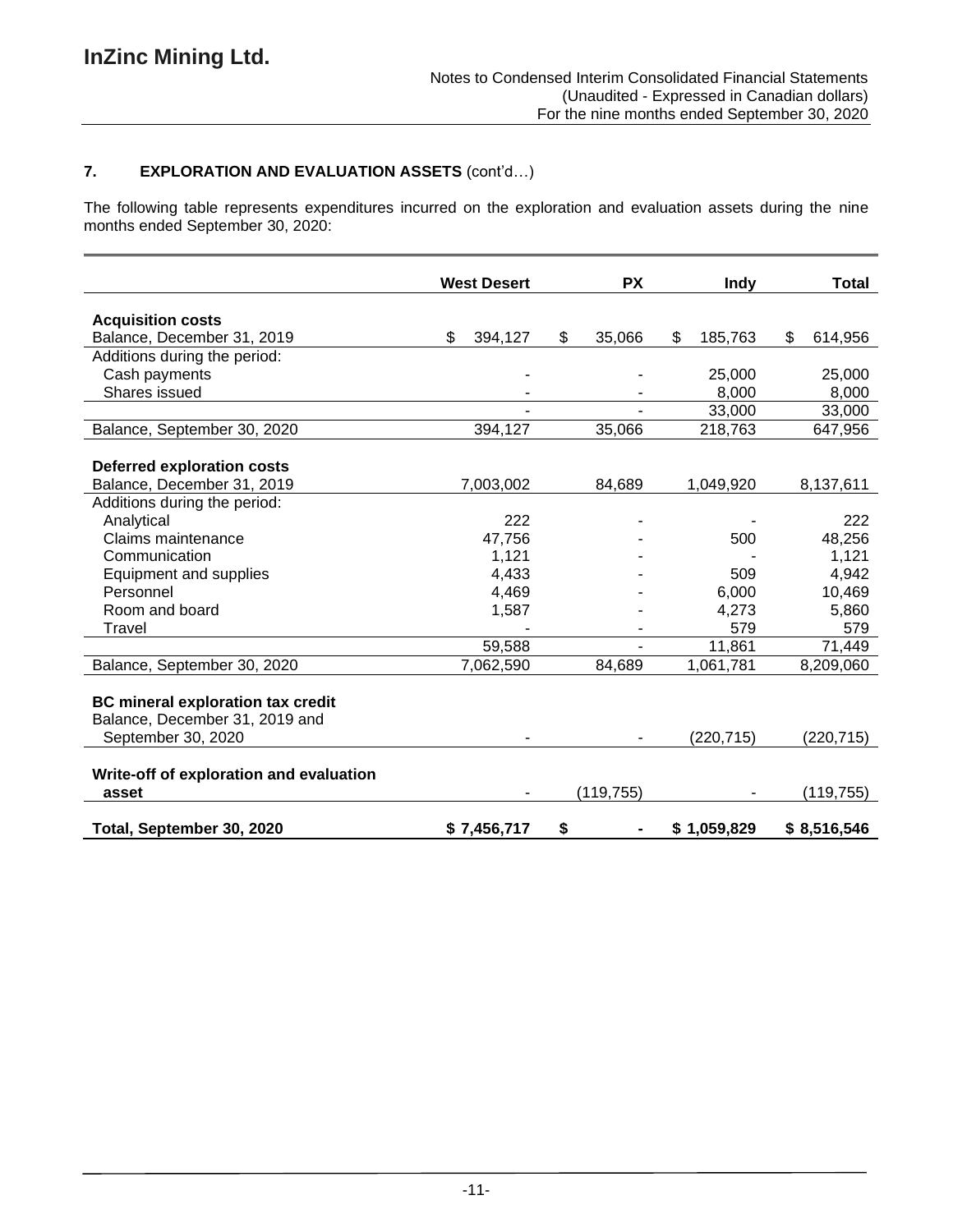# **7. EXPLORATION AND EVALUATION ASSETS** (cont'd…)

The following table represents expenditures incurred on the exploration and evaluation assets during the year ended December 31, 2019:

|                                          | <b>West Desert</b> | <b>PX</b>     | Indy          | Total         |
|------------------------------------------|--------------------|---------------|---------------|---------------|
| <b>Acquisition costs</b>                 |                    |               |               |               |
| Balance, December 31, 2018               | \$<br>394,127      | \$<br>35,066  | \$<br>148,763 | \$<br>577,956 |
| Additions during the year:               |                    |               |               |               |
| Cash payments                            |                    |               | 25,000        | 25,000        |
| Shares issued                            |                    |               | 12,000        | 12,000        |
|                                          |                    |               | 37,000        | 37,000        |
| Balance, December 31, 2019               | 394,127            | 35,066        | 185,763       | 614,956       |
|                                          |                    |               |               |               |
| <b>Deferred exploration costs</b>        |                    |               |               |               |
| Balance, December 31, 2018               | 6,943,949          | 72,846        | 735,716       | 7,752,511     |
| Additions during the year:               |                    |               |               |               |
| Air support                              |                    |               | 35,416        | 35,416        |
| Analytical                               |                    |               | 18,447        | 18,447        |
| Claims maintenance                       | 48,265             | 11,843        |               | 60,108        |
| Communication                            | 1,433              |               | 1,843         | 3,276         |
| Drilling                                 |                    |               | 75,230        | 75,230        |
| Engineering                              |                    |               | 14,035        | 14,035        |
| <b>Equipment and supplies</b>            | 5,709              |               | 17,516        | 23,225        |
| Geochemistry                             |                    |               | 3,400         | 3,400         |
| Personnel                                | 2,388              |               | 117,389       | 119,777       |
| Room and board                           | 1,258              |               | 28,156        | 29,414        |
| Travel                                   |                    |               | 2,772         | 2,772         |
|                                          | 59,053             | 11,843        | 314,204       | 385,100       |
| Balance, December 31, 2019               | 7,003,002          | 84,689        | 1,049,920     | 8,137,611     |
|                                          |                    |               |               |               |
| <b>BC mineral exploration tax credit</b> |                    |               |               |               |
| Balance, December 31, 2018               |                    |               | (22, 805)     | (22, 805)     |
| Additions during the year:               |                    |               |               |               |
| Cash received                            |                    |               | (197, 910)    | (197, 910)    |
| Balance, December 31, 2019               |                    |               | (220, 715)    | (220, 715)    |
| Total, December 31, 2019                 | \$7,397,129        | \$<br>119,755 | \$1,014,968   | \$8,531,852   |

# **Reclamation deposits**

As at September 30, 2020, the Company has reclamation deposits of \$126,756 (December 31, 2019 - \$123,461) to cover potential disturbances on West Desert and has reclamation deposits of \$40,000 (December 31, 2019 - \$40,000) to cover potential disturbances on Indy.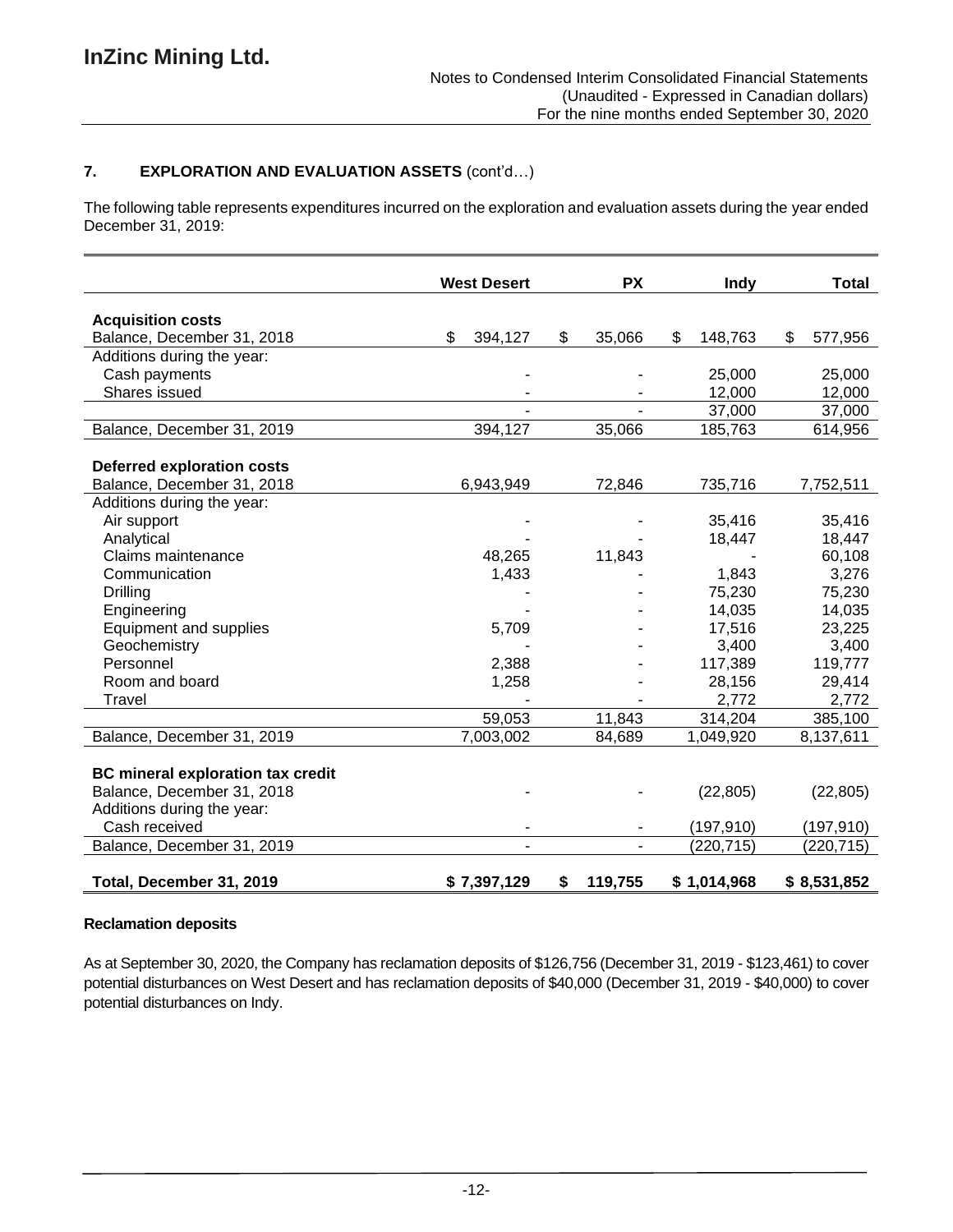# **8. ACCOUNTS PAYABLE AND ACCRUED LIABILITIES**

Accounts payable and accrued liabilities are comprised of the following:

|                                                                        | <b>September</b><br>30, 2020 |     | December<br>31, 2019     |
|------------------------------------------------------------------------|------------------------------|-----|--------------------------|
| Trade payables<br><b>Accrued liabilities</b><br>Due to related parties | \$<br>15,508<br>1,050        | \$  | 9,771<br>20,000<br>1,147 |
|                                                                        | 16,558                       | \$. | 30,918                   |

### **9. SHARE CAPITAL AND RESERVES**

#### **Authorized share capital**

The Company has authorized share capital of unlimited common shares without par value.

### **Issued share capital**

During the nine months ended September 30, 2020, the Company issued:

i. 400,000 common shares, valued at \$8,000, pursuant to the Indy option agreement (Note 7).

During the nine months ended September 30, 2019, the Company issued:

- i. 5,500,000 units at a price of \$0.05 per unit by way of a private placement for total proceeds of \$275,000. Each unit was comprised of one common share and one-half of one share purchase warrant, which entitles the holder of each whole warrant to acquire an additional common share of the Company at a price of \$0.10 per common share, for a period of 24 months from the date of issue. The Company paid a total of \$37,325 in cash for finder and legal fees and issued 330,000 warrants, valued at \$5,485. The agent's warrants entitle the holder of each whole warrant to acquire an additional common share of the Company at a price of \$0.05 per common share, for a period of 24 months from the date of issue; and
- ii. 300,000 common shares, valued at \$12,000, pursuant to the Indy option agreement (Note 7).

### **Stock options**

The Company grants stock options to employees and consultants as compensation for services, pursuant to its incentive Share Option Plan (the "Plan"). Options issued must have an exercise price greater than or equal to the "Discounted Market Price" of the Company's stock on the grant date. Options have a maximum expiry period of up to five years from the grant date and vest at such time as may be determined by the Board of Directors at the date of the grant. Options granted to consultants performing investor relations activities shall vest in stages over a 12 month period with a maximum of one-quarter of the options vesting in any three month period. The number of options that may be issued under the Plan is limited to no more than 10% of the Company's issued and outstanding shares on the grant date.

During the nine months ended September 30, 2020, the Company granted Nil (2019 - 2,350,000) incentive stock options to directors, officers, and consultants, with various vesting provisions. During the nine months ended September 30, 2020, the Company expensed \$11,708 (2019 - \$35,056), which was recorded in share-based compensation.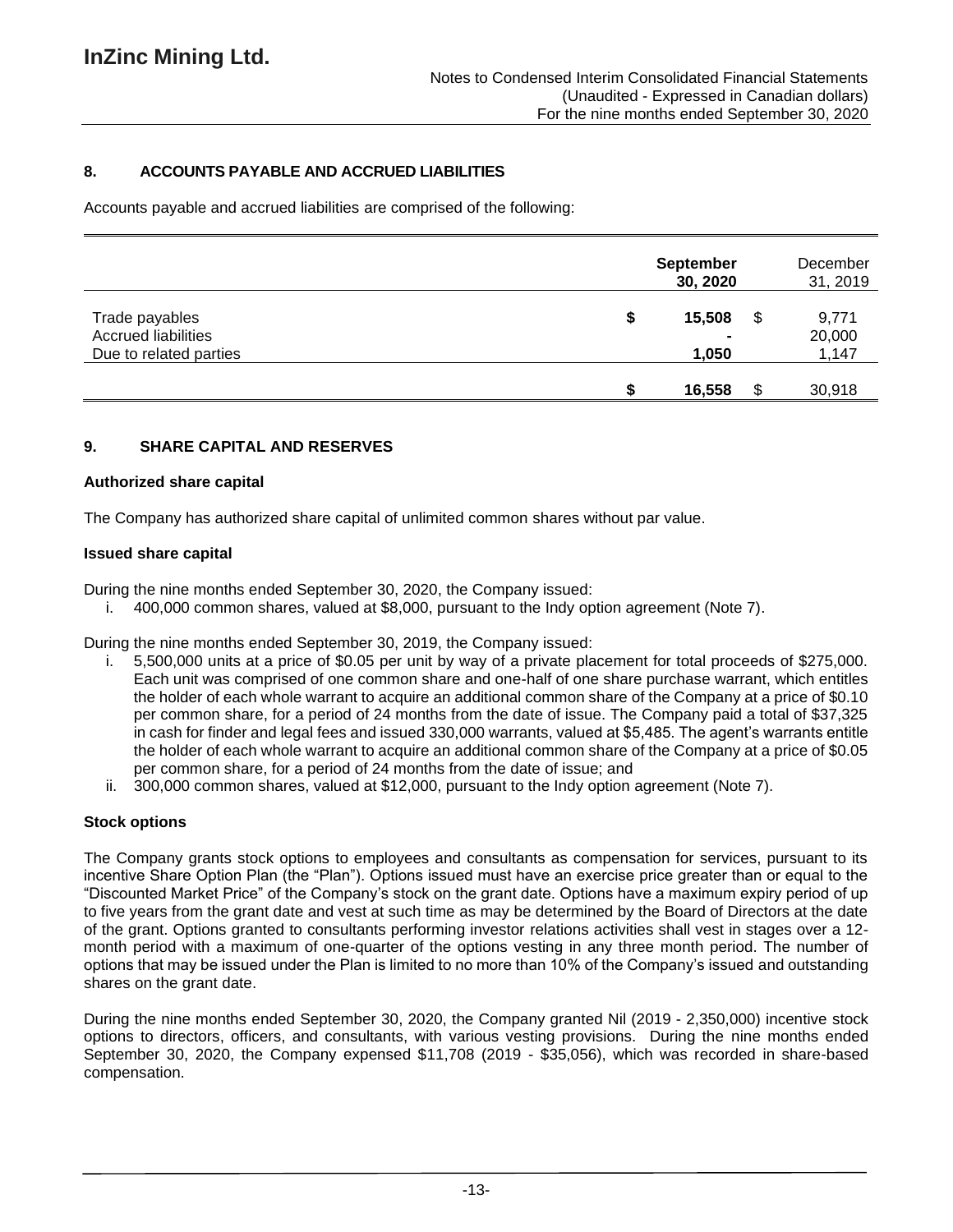### **9. SHARE CAPITAL AND RESERVES** (cont'd…)

#### **Stock options** (cont'd…)

The weighted average fair value of stock options granted during the nine months ended September 30, 2020 was \$Nil (2019 - \$0.024) per option.

The fair value of stock options granted was estimated using the Black-Scholes option pricing model with weighted average assumptions as follows:

|                                                                                            | For the nine<br>months ended<br><b>September</b><br>30, 2020 | For the nine<br>months ended<br>September<br>30, 2019 |
|--------------------------------------------------------------------------------------------|--------------------------------------------------------------|-------------------------------------------------------|
| Risk-free interest rate<br>Expected option life (years)<br>Expected stock price volatility |                                                              | 1.49%<br>3.0<br>105%                                  |
| Expected forfeiture rate                                                                   |                                                              |                                                       |

Option transactions are summarized as follows:

|                                        | Number of<br>options     | Weighted<br>average<br>exercise price |
|----------------------------------------|--------------------------|---------------------------------------|
| Balance - December 31, 2018<br>Granted | 7,130,000<br>2,350,000   | \$<br>0.12<br>0.05                    |
| Balance - December 31, 2019<br>Expired | 9,480,000<br>(1,500,000) | \$<br>0.10<br>0.135                   |
| Balance - September 30, 2020           | 7,980,000                | \$<br>0.09                            |
| Exercisable - September 30, 2020       | 7,980,000                | \$<br>0.09                            |

Options outstanding as at September 30, 2020 are as follows:

| <b>Number of options</b>    | <b>Exercise price</b> |      | <b>Expiry date</b> | <b>Contractual life</b><br>remaining (years) |  |
|-----------------------------|-----------------------|------|--------------------|----------------------------------------------|--|
|                             |                       |      |                    |                                              |  |
| 1,300,000                   | \$                    | 0.13 | December 20, 2020  | 0.22                                         |  |
| 200,000                     |                       | 0.22 | January 30, 2021   | 0.33                                         |  |
| 2,650,000                   |                       | 0.09 | May 31, 2021       | 0.67                                         |  |
| 500,000                     |                       | 0.11 | June 21, 2021      | 0.72                                         |  |
| 2,350,000                   |                       | 0.05 | May 30, 2022       | 1.66                                         |  |
| 980,000                     |                       | 0.12 | October 11, 2022   | 2.03                                         |  |
| 7,980,000<br>$(4)$ $\cdots$ |                       |      |                    | 1.05(1)                                      |  |

 $(1)$  weighted average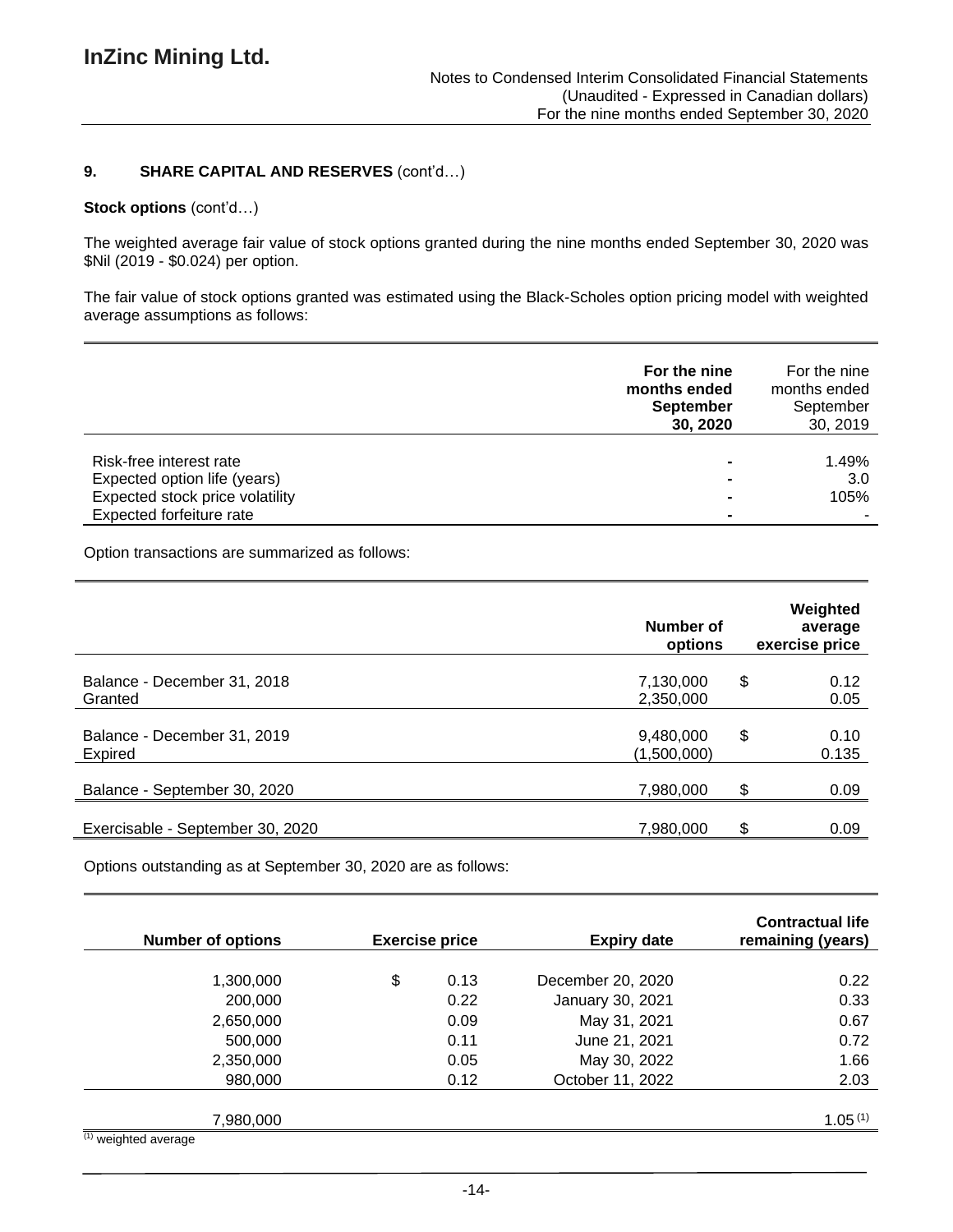# **9. SHARE CAPITAL AND RESERVES** (cont'd…)

### **Warrants**

Warrant transactions are summarized as follows:

|                                                    | Number of<br>warrants                   | Weighted<br>average<br>exercise price |
|----------------------------------------------------|-----------------------------------------|---------------------------------------|
| Balance - December 31, 2018<br>Granted<br>Expired  | 19,315,600<br>3,080,000<br>(19,315,600) | \$<br>0.15<br>0.09<br>0.15            |
| Balance - December 31, 2019 and September 30, 2020 | 3,080,000                               | S<br>0.09                             |

Warrants outstanding as at September 30, 2020 are as follows:

| <b>Number of warrants</b>         | <b>Exercise price</b> |      | <b>Expiry date</b> | <b>Contractual life</b><br>remaining (years) |  |
|-----------------------------------|-----------------------|------|--------------------|----------------------------------------------|--|
|                                   |                       |      |                    |                                              |  |
| 2,750,000                         | S                     | 0.10 | May 29, 2021       | 0.66                                         |  |
| 330,000                           |                       | 0.05 | May 29, 2021       | 0.66                                         |  |
|                                   |                       |      |                    |                                              |  |
| 3,080,000                         |                       |      |                    | 0.66(1)                                      |  |
| (4) and the first and the company |                       |      |                    |                                              |  |

(1) weighted average

# **10. RELATED PARTY TRANSACTIONS**

The Company defines key management personnel as its directors and officers. The Company entered into the following transactions with key management personnel:

|                                               | For the nine<br>months ended<br>September 30,<br>2020 | For the nine<br>months ended<br>September 30,<br>2019 |
|-----------------------------------------------|-------------------------------------------------------|-------------------------------------------------------|
| Professional fees<br>Share-based compensation | \$<br>9,000<br>7,489                                  | \$<br>16,500<br>23,465                                |
|                                               | 16,489                                                | 39,965                                                |

As at September 30, 2020, included in accounts payable and accrued liabilities are amounts owing to related parties of \$1,050 (December 31, 2019 - \$1,147).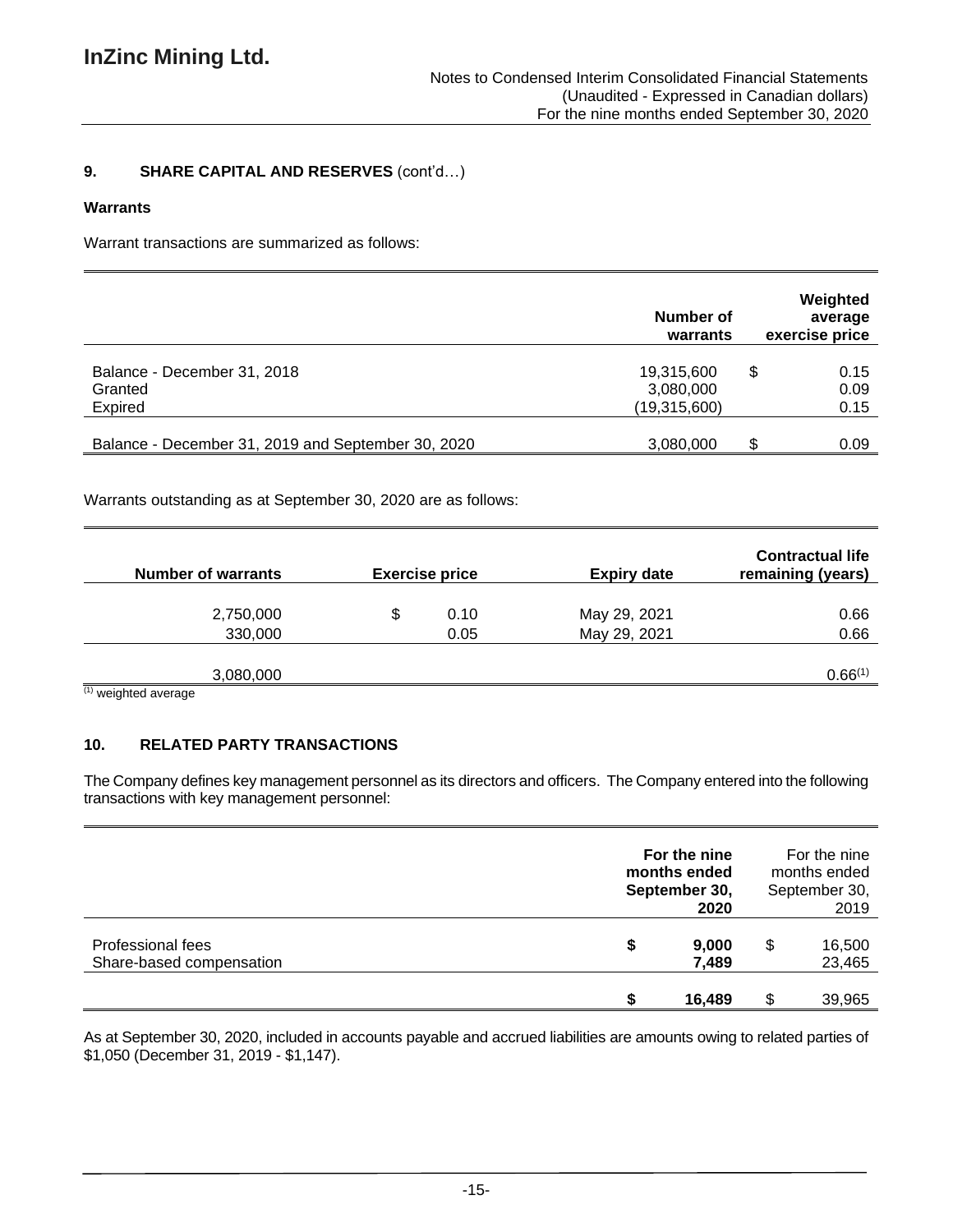### **11. SUPPLEMENTAL DISCLOSURE WITH RESPECT TO CASH FLOWS**

During the nine months ended September 30, 2020, the Company's significant non-cash transactions consisted of:

- i. shares issued for acquisition of exploration and evaluation assets of \$8,000;
- ii. allocation of expired options from reserves to deficit of \$146,130;
- iii. change in fair market value of marketable securities of \$21; and
- iv. exploration and evaluation assets recorded in accounts payable and accrued liabilities of \$103.

For the nine months ended September 30, 2019, the Company's significant non-cash transactions consisted of:

- i. shares issued for acquisition of exploration and evaluation assets of \$12,000;
- ii. fair value of warrants issued as finder's fees of \$5,485;
- iii. change in fair market value of marketable securities of \$417;
- iv. exploration and evaluation assets recorded in accounts payable and accrued liabilities of \$12,381

### **12. SEGMENTED INFORMATION**

The Company operates in one industry segment being the acquisition and exploration of mineral exploration and evaluation assets. The total assets attributable to the geographical locations relate primarily to exploration and evaluation assets and are all located as follows:

| <b>September 30, 2020</b>         | <b>United States</b> | Canada    | Total     |
|-----------------------------------|----------------------|-----------|-----------|
| Exploration and evaluation assets | 7,456,717            | 1,059,829 | 8,516,546 |
|                                   |                      |           |           |
| December 31, 2019                 | <b>United States</b> | Canada    | Total     |
| Exploration and evaluation assets | 7,516,884            | 1,014,968 | 8,531,852 |

# **13. FINANCIAL INSTRUMENTS AND RISK MANAGEMENT**

Financial instruments measured at fair value are classified into one of three levels in the fair value hierarchy according to the relative reliability of the inputs used to estimate the fair values. The three levels of the fair value hierarchy are:

- Level 1 Unadjusted quoted prices in active markets for identical assets or liabilities;
- Level 2- Inputs other than quoted prices that are observable for the asset or liability either directly or indirectly; and
- Level 3 Inputs that are not based on observable market data.

Cash and marketable securities are measured at fair value using level 1 inputs. The value of receivables, reclamation deposits, and accounts payable and accrued liabilities approximates their carrying values.

### **Financial risk factors**

The Company is exposed to a variety of financial risks by virtue of its activities including credit, liquidity, interest rate, foreign currency, and price risk.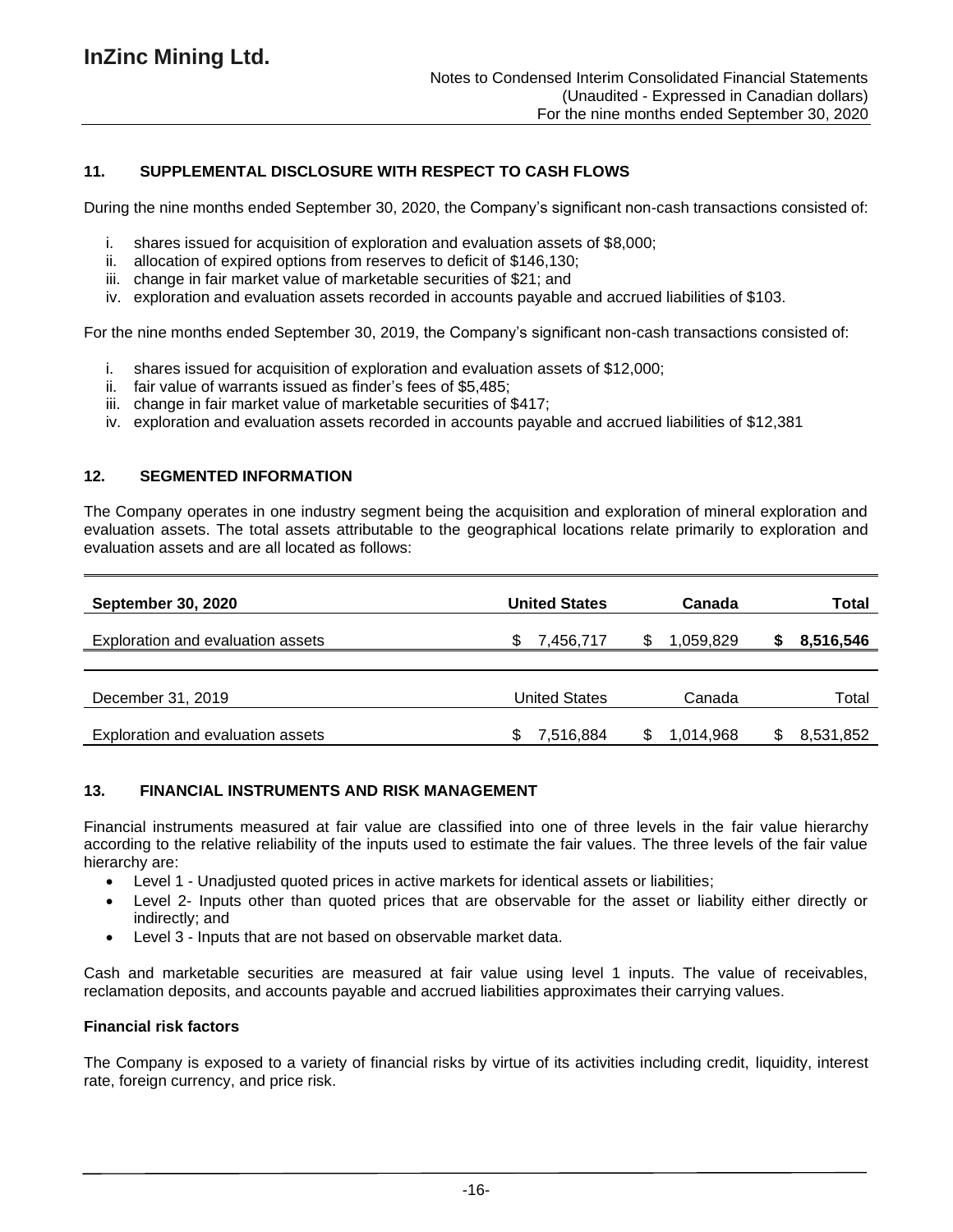### **13. FINANCIAL INSTRUMENTS AND RISK MANAGEMENT** (cont'd…)

#### **Financial risk factors** (cont'd…)

#### Credit risk

The Company is exposed to industry credit risks arising from its cash holdings and receivables. The Company manages credit risk by placing cash with major Canadian financial institutions. The Company's receivables are due from the Federal Government of Canada. Management believes that credit risk related to these amounts is nominal.

#### Liquidity risk

Liquidity risk is the risk that the Company will not have sufficient funds to meet its financial obligations when they are due. To manage liquidity risk, the Company reviews additional sources of capital and financing to continue its operations and discharge its commitments as they become due.

#### Interest rate risk

Interest rate risk is the risk that the fair value of future cash flows of a financial instrument will fluctuate because of changes in market interest rates. The Company is not exposed to interest rate risk as it does not have any significant financial instruments with interest rates, with the exception of cash. Interest earned on cash is based on prevailing bank account interest rates, which may fluctuate. A 1% change in interest rates would result in a nominal difference for the nine months ended September 30, 2020.

#### Foreign currency risk

The Company is exposed to foreign currency risk on fluctuations related to cash and accounts payables and accrued liabilities that are denominated in United States Dollars. A 10% change in foreign exchange rates would result in a nominal difference for the nine months ended September 30, 2020.

### Price risk

The Company has limited exposure to price risk with respect to commodity and equity prices. Equity price risk is defined as the potential adverse impact on the Company's earnings due to movements in individual equity prices or general movements in the level of the stock market. Commodity price risk is defined as the potential adverse impact on earnings and economic value due to commodity price movements and volatilities.

### **14. CAPITAL MANAGEMENT**

The Company manages its capital structure and makes adjustments to it, based on the funds available to the Company, in order to support the acquisition and exploration of exploration and evaluation assets. The Board of Directors does not establish quantitative return on capital criteria for management, but rather relies on the expertise of the Company's management to sustain future development of the business. The Company defines capital that it manages as share capital, options and warrants.

The properties in which the Company currently has an interest are in the exploration stage; as such the Company has historically relied on the equity markets to fund its activities.

The Company will continue to assess new properties and seek to acquire an interest in additional properties if it feels there is sufficient geologic or economic potential and if it has adequate financial resources to do so.

Management reviews its capital management approach on an ongoing basis and believes that this approach, given the relative size of the Company, is reasonable. The Company is not subject to externally imposed capital restrictions.